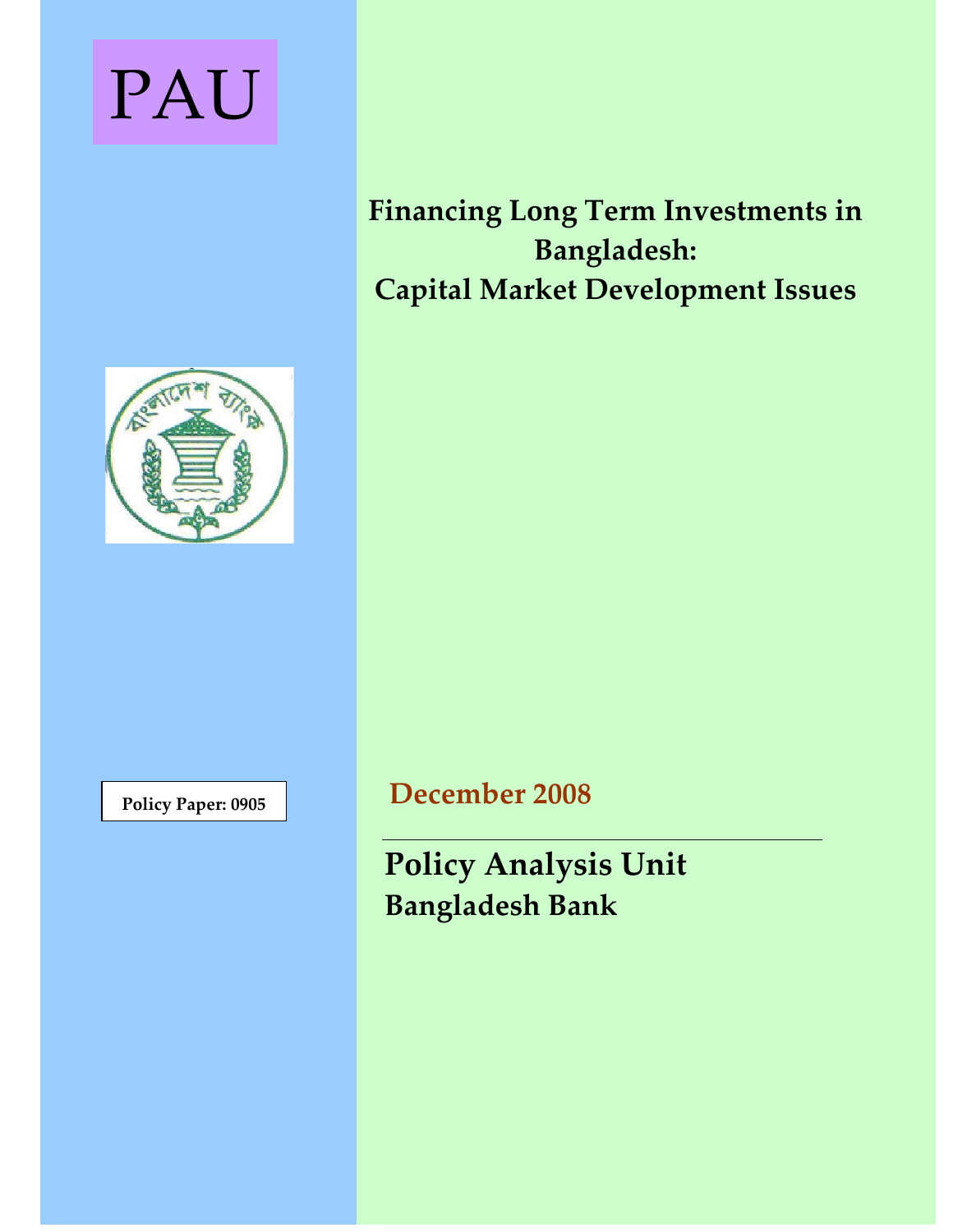# **Financing Long Term Investments in Bangladesh: Capital Market Development Issues**

This paper has been prepared by Mustafa K. Mujeri and Md. Habibour Rahman of the Policy Analysis Unit, Bangladesh Bank. The authors are grateful to Md. Akhtaruzzaman and Md. Habibur Rahman of the Policy Analysis Unit for helpful comments on an earlier draft of the paper. The views expressed in this paper are those of the authors and do not necessarily reflect the views and policies of the Bangladesh Bank.

**Policy Paper Series No.ȱȱ0905**

**ȬȬȬȬȬȬȬȬȬȬȬȬȬȬȬȬȬȬȬȬȬȬȬȬȬȬȬȬȬȬȬȬȬȬȬȬȬȬȬȬȬȬȬȬȬȬȬȬȬȬȬȬȬȬȬȬȬȬȬȬȬȬȬȬȬȬȬȬȬȬȬȬȬȬȬȬȬȬȬȬȬȬȬȬȬȬȬȬȱ**

**Policy Analysis Unit Bangladesh Bank**

**December 2008**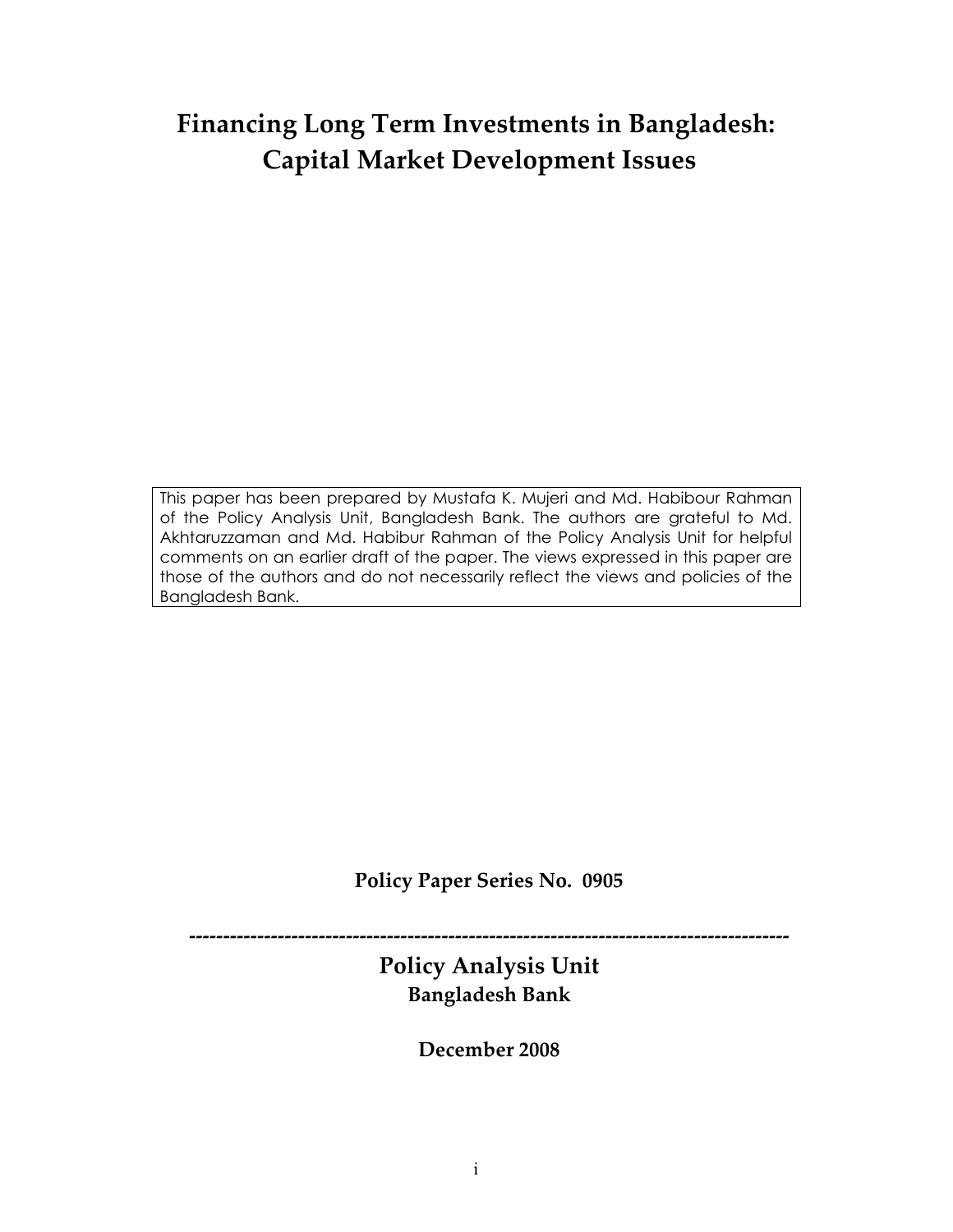## **CONTENTS**

- **1. Introduction 1**
- **2. Pre-Requisites to Capital Market Development 2**
- **3. Recent Developments 3**
- **4. Capital Market Development: Current Initiatives 7**

## **5. Agenda for Action 9**

Contractual savings 10 Benchmark rates 10 Clearing and settlement infrastructure 11 Hedging mechanism 11 Short selling 11 Securitization 12

## **6. Concluding Remarks 13**

### **Box, Table and Figure**

- Box 1: Some measures for developing the capital market 12 Table 1: Indicators of capital market development 4
- Figure 1: General price index and volatility in DSE 5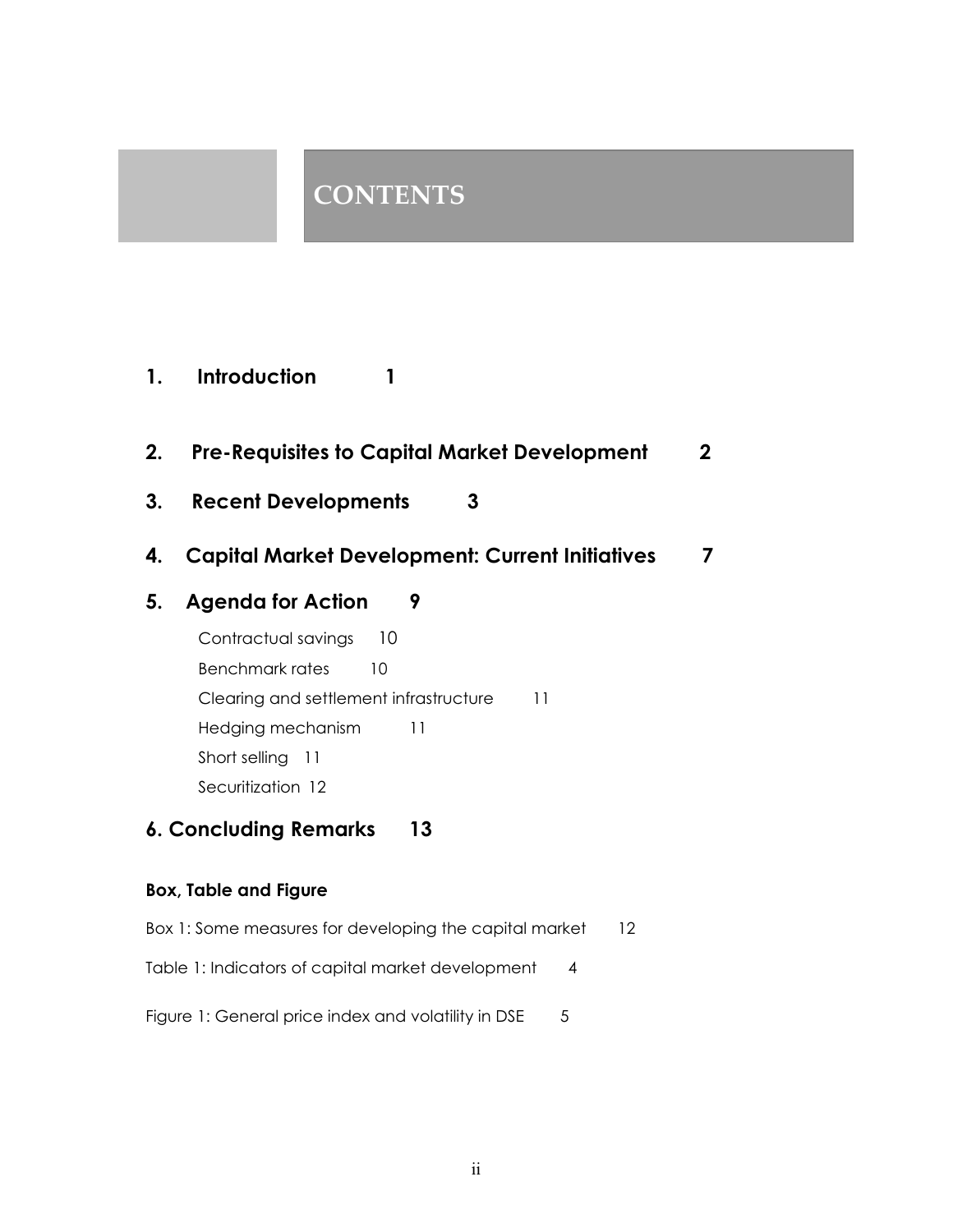## **1. Introduction**

At its present level of development, it is important for Bangladesh to identify alternative ways of financing investments, especially relatively long term and lumpy investments such as electricity, power, and other infrastructure facilities. With current emphasis on increasing the role of the private sector in financing such investments, the development of a sound and vibrant capital market is of prime importance within different constituents of the country's financial system.

Although most of such investments in the past were undertaken in the public sector with foreign financing, two factors point to the need to progressively move toward privately-financed infrastructure projects with greater reliance on the domestic capital market. *First,* there exists an ever increasing gap between the demand for and the supply of finances for such projects which has emerged as a major challenge and is unlikely to be met through public sector efforts alone. *Second,* it may not be prudent to finance such projects through foreign borrowings on a wide scale since most of these investments generate revenue in local currency (Taka). Thus, there is both a scope and a need to develop financial instruments to tap the domestic capital market to finance infrastructure and similar projects. Along with generating additional investment funds, this will also promote better risk sharing, accountability, and financial management.1

In most developed countries, projects having long term financing needs (like in the infrastructure sector) usually raise funds from institutional investors, such as insurance companies, pension funds, endowments, and similar other sources. In Bangladesh also, saving institutions that have typical long-term liabilities can become the prime source of financing long term projects. In this context, the development of an active market for securitized corporate debt, mutual funds, and other financial instruments is necessary where both banks and non bank financial institutions (NBFIs) can play the role of large investors. Thus within the current structure of the financial sector, the development of a vibrant capital market is critical for Bangladesh to finance the new generation of long term investments needed to promote higher growth and attain other development goals. This will also be the key to providing mechanisms of ensuring greater liquidity and minimizing risks in the financial markets. So far the equity market seems to have developed at a faster pace in terms of liquidity, regulatory framework, and other operational

<sup>&</sup>lt;sup>1</sup> The size and composition of Bangladesh's financial sector is small relative to other South Asian countries. In June 2008, the share of outstanding volume of bond (including government treasury bills) in the country's GDP was only 5.5 percent compared with 43.4 percent in India, 29.8 percent in Pakistan, and 39.5 percent in Sri Lanka. The share of Bangladesh bond market in South Asia was only 1.9 percent in 2006 which was 85.6 percent for India, 8.5 percent for Pakistan, 3.6 percent for Sri Lanka, and 0.3 percent for Nepal.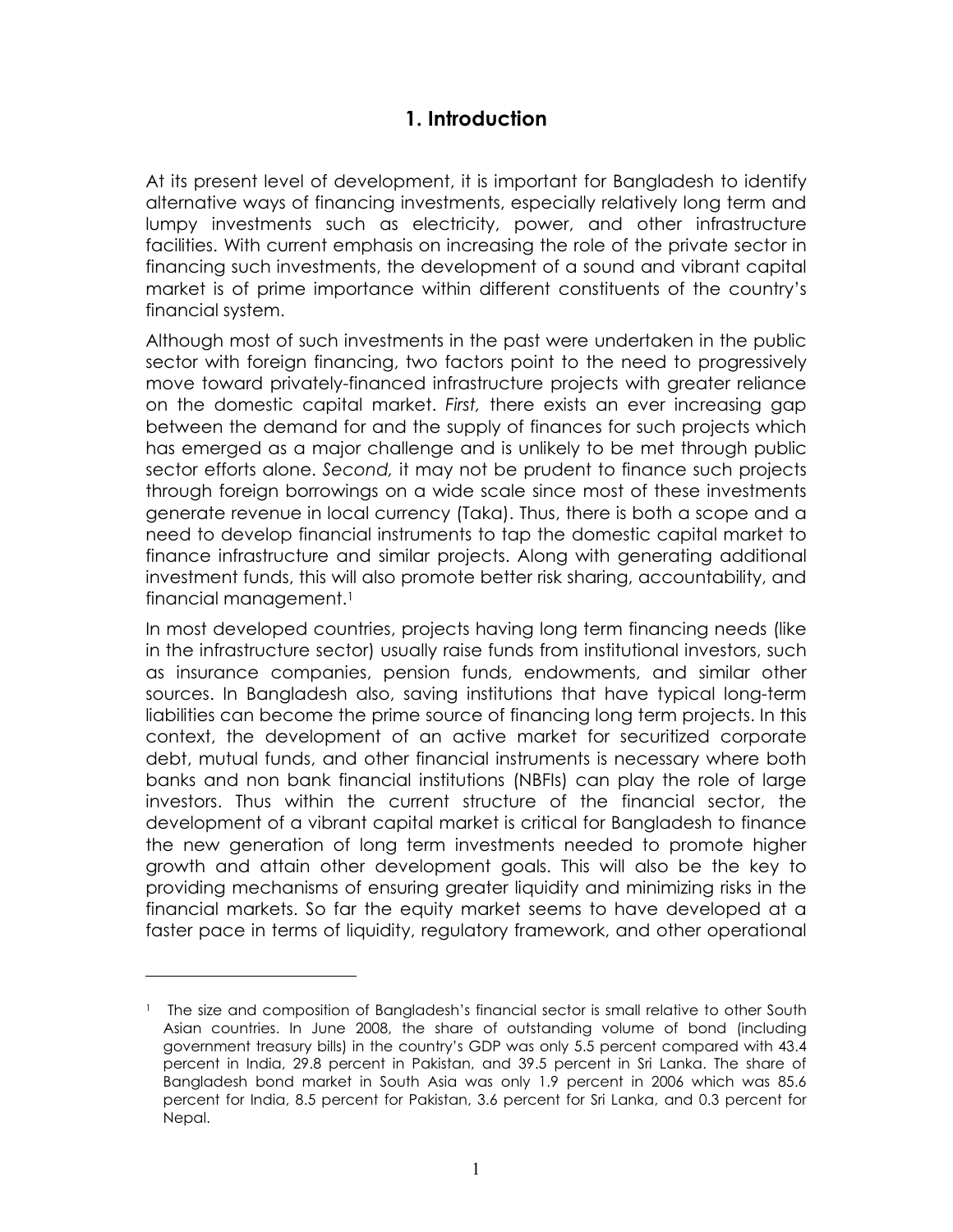procedures along with turnover and market capitalization while the long term debt market has lagged behind.2

The above calls for measures to develop the country's debt market since the primary role of the banking system should be to ensure liquidity to finance short term production since undue reliance on banks as the source of long term investment capital creates liquidity mismatch and makes the economy vulnerable to external shocks. In view of the increasingly volatile nature of financial markets around the world, Bangladesh needs to ensure an expanding debt market that would permit greater reliance on bond financing thereby reducing macroeconomic vulnerability and systemic risks through diversification of investment and credit risks.3 This paper analyzes recent developments in the country's capital market and suggests measures to ensure a liquid capital market in Bangladesh to support the country's rapid development needs.

## **2. Pre-Requisites to Capital Market Development**

The development of a well functioning capital market requires the adoption of a process approach, effective implementation of which depends on a number of pre-requisites. The experience of countries having vibrant capital markets shows that, despite country level differences, several features are important in creating a capital market friendly environment:

- A relatively large and expanding private sector with reliance on market provision of financing through equity and debt instruments.
- Integrated financial market having deregulated interest rates.
- Well developed government securities market providing benchmark yield curve for pricing of bonds.
- Quality outputs from credit rating agencies that avoid mispricing of risks along with institutional and legal frameworks to ensure that outputs do not get contaminated.
- Efficient clearing and settlement systems and well functioning depository system.
- Well articulated regulatory framework with laws to provide regulatory oversight and investor protection and ensure required disclosure, accounting standards, and governance.
- Transparent and well conceived government policy on bond market development.

<sup>2</sup> In this paper, debt market refers to corporate debt market which is essential to meet the requirements of the corporate sector for long term capital investment and asset creation.

<sup>3</sup> Moreover, raising funds through issuing bond may be more preferable to investors since company owners traditionally prefer to retain individual/group ownership.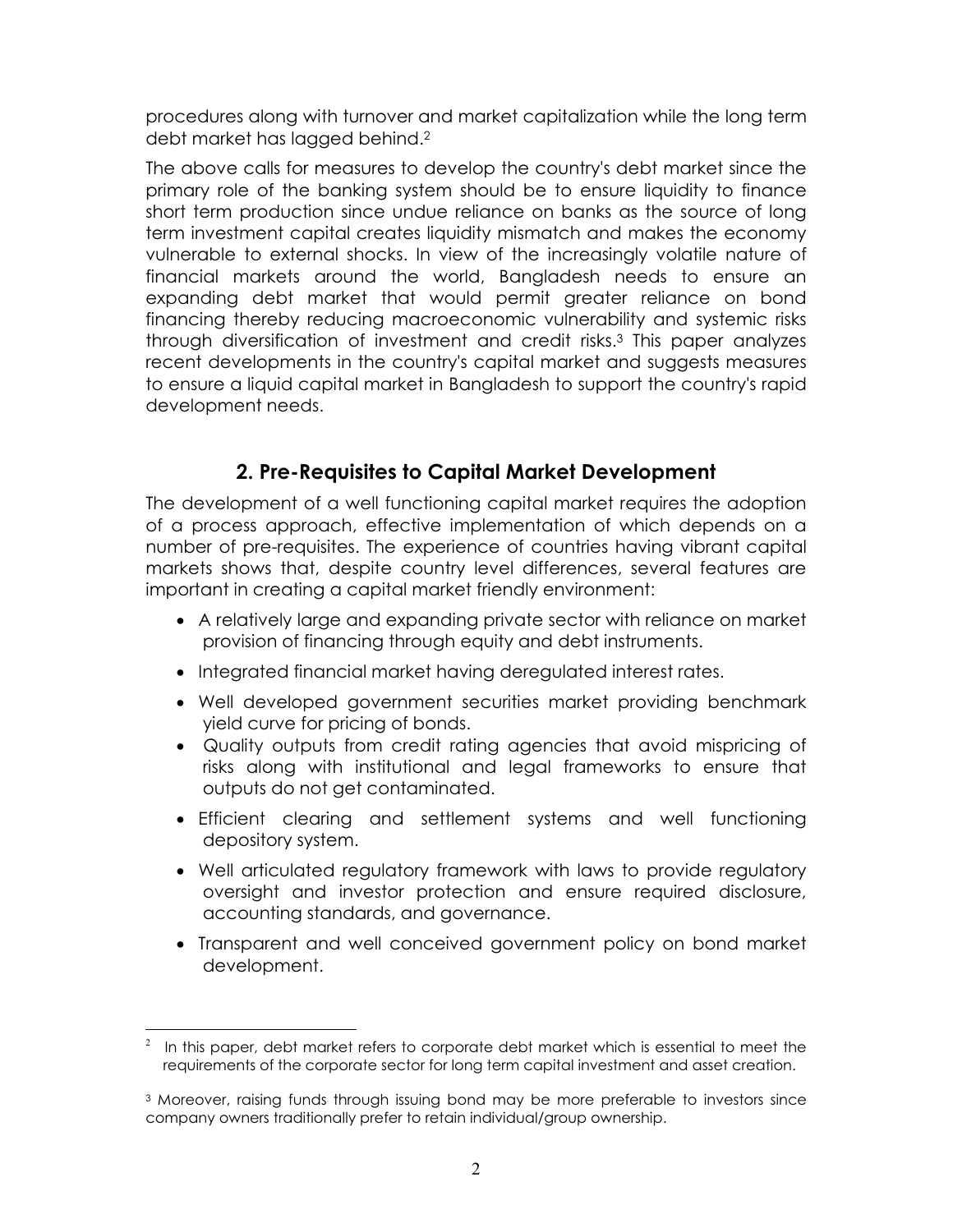In terms of the above requisites, Bangladesh's position is mixed. Although the country has a growing government securities market, it is yet to provide a dependable yield curve. The stock exchanges have created trading platforms for debt securities and the depository system is working well at present. The settlement system has improved in recent years; settlement of government securities now involves a delivery versus payment system and equity settlement cycle has been reduced. Efforts are underway to operate real time gross settlement for commercial bank transactions. Several rating agencies are working with good track records. The Securities and Exchange Commission (SEC) and Bangladesh Bank (BB) have taken steps to develop the market and improve transparency through enacting prudent regulations such as prescribing disclosure requirements for private placement by listed companies, compulsory holding of securities in dematerialized forms, and mandating the use of the order matching system of stock exchanges. More efforts, however, are needed in settling legal, regulatory, tax, and design issues in developing the corporate bond and securitization market.

In practice, three systems are available for public offering in the bourses. The traditional one is auction (that is, direct listing method) which helps owners to divest their shares for making their issue listed in the bourse to obtain its market value.4 The second option is fixed price initial public offering (IPO) for raising fund and getting listed in the bourse. The third option is book building method in which the market determines the value of the shares and the benefit accrues to the issuer company. Under this option, any excess over the offered value goes to company reserve instead of raising the paid up capital enabling the company to expand production over pre-offered capacity. With proper planning, this enables the investors to rip more benefit and hence helps inject effective momentum in the market. Under the system, big companies are encouraged to go public and investors are more induced to participate in the secondary market.

## **3. Recent Developments**

In the presence of a bank-dominated financial system where the dependence on bank loan is substantial, Bangladesh's capital market is small and has a heterogeneous composition compared with developed and well functioning capital markets. As a result, the debt market has played a minor role in investment financing in Bangladesh even in recent years. In FY08, the amount of industrial term loans disbursed by banks and NBFIs stood at Tk 201.5 billion (of which the amount disbursed by NBFIs was Tk. 23.9 billion) compared with only Tk. 6.9 billion by new capital issues through private placements, public offerings, and right offerings in the capital market.5 This indicates the

<sup>4</sup> This window is most suitable for the government to off load their shares to general public and find strategic partner for sharing management for better efficiency, transparency, and accountability and creating public limited companies.

<sup>5</sup> See, *Bangladesh Bank Quarterly,* various issues, Bangladesh Bank and *Monthly Review,*  Dhaka Stock Exchange.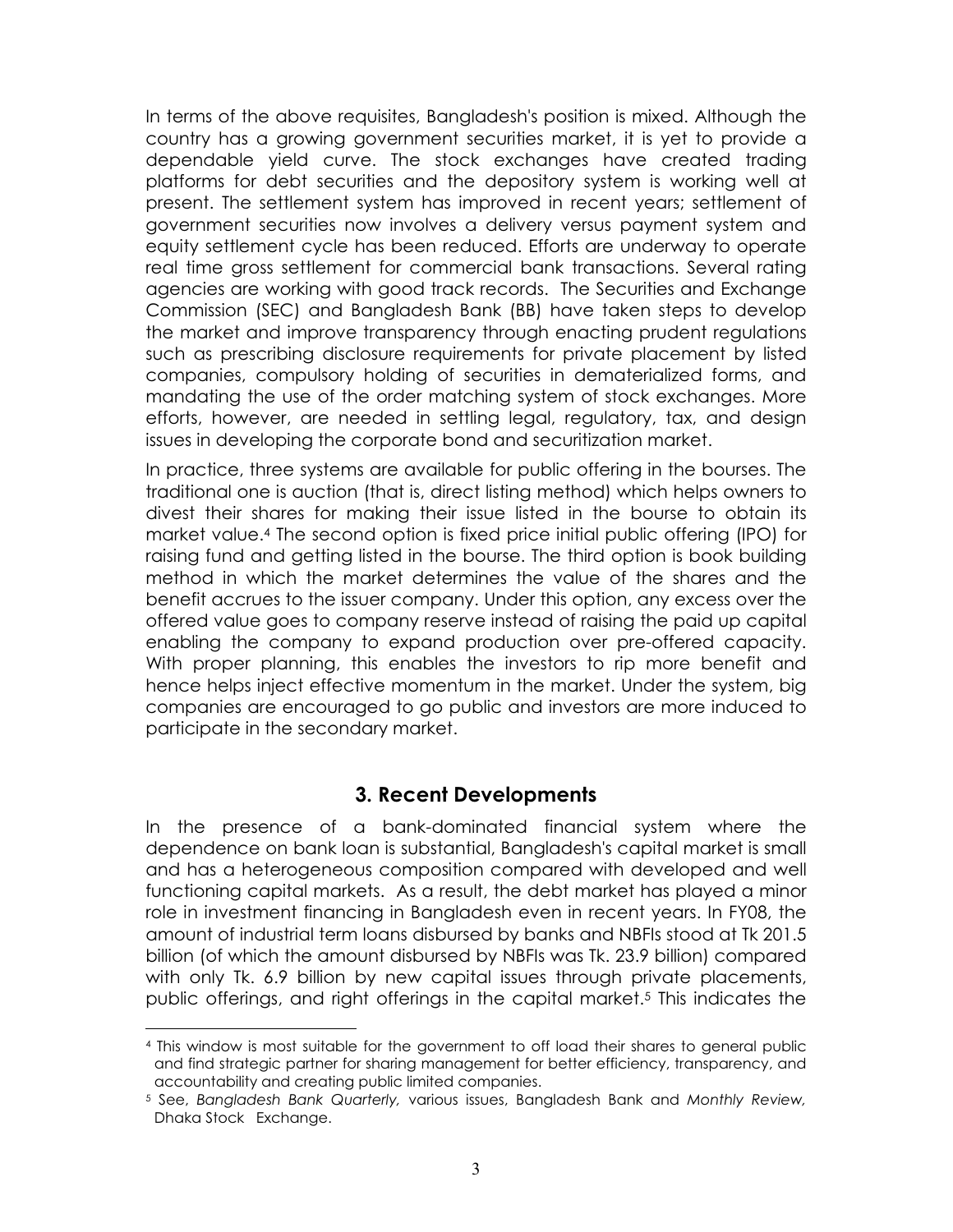overwhelming preference of bank finance in industrial investment financing. Such high dominance of term loans in bank financing implies low equity stake and high risk exposure on lending banks and financial institutions, including liquidity risk arising from funding of long term loans with relatively short term deposits. This shows that Bangladesh has a financial system which is highly dominated by the banks.

Despite the limited role of the capital market, the securities market has shown notable progress, with upward trends in all share price indexes, turnover values, and market capitalization. The total market capitalization at the Dhaka Stock Exchange (DSE) reached Tk. 965 billion in June 2008, which is nearly 18 percent of the country's GDP compared with 16 percent in June 2007. A major weakness of the market, however, is its inability to reflect the company fundamentals adequately along with the danger of inside trading in manipulating market prices. For sustained development, it is also important to reduce volatility in the market which has shown increasing trend in recent years.6 The development of the secondary bond market is required for reducing the undue price volatility in the stock market.

|                                     | <b>FY03</b> | <b>FY04</b> | <b>FY05</b> | <b>FY06</b> | FY07     | <b>FY08</b> |
|-------------------------------------|-------------|-------------|-------------|-------------|----------|-------------|
| Securities Market (DSE)             |             |             |             |             |          |             |
| Number of listed securities*        | 60          | 267         | 259         | 277         | 281      | 294         |
| Issued equity and debt (billion Tk) | 36.1        | 46.8        | 52.8        | 64.7        | 83.7     | 109.0       |
| Market capitalization (billion Tk)  | 69.2        | 142.4       | 213.0       | 205.3       | 412.2    | 964.9       |
| Turnover (billion Tk)               | 30.6        | 24.8        | 74.1        | 46.0        | 164.7    | 543.2       |
| General price index                 | 830         | 1,319       | 1.713       | 1,340       | 2.149    | 3.001       |
| <b>Listed Mutual Funds</b>          |             |             |             |             |          |             |
| Number of mutual funds              | 10          | 11          | 12          | 13          | 14       | 14          |
| Market capitalization (billion Tk)  | 0.5         | 0.8         | 1.3         | 1.2         | 3.3      | 9.5         |
| <b>Bond Market</b>                  |             |             |             |             |          |             |
| Number of listed bonds              | 8           | 8           | 26          | 34          | 52       | 93          |
| Government                          | $\cdots$    | $\cdots$    | 18          | 26          | 44       | 84          |
| Corporate                           | $\cdots$    | $\cdots$    | $\cdots$    | $\cdots$    | $\cdots$ |             |
| Debenture                           | 8           | 8           | 8           | 8           | 8        | 8           |
| Market capital (billion Tk)         | 0.5         | 0.5         | 12.2        | 20.6        | 80.2     | 178.9       |

#### **Table 1: Indicators of Capital Market Development**

Note: \* include debentures but exclude government bonds. Of the total number, 231 are listed in Chittagong Stock Exchange (CSE) as well. There are only 4 securities which are listed in CSE but not in DSE.

Source: *Monthly Review,* various issues, Dhaka Stock Exchange.

<sup>6</sup> The price-earning (P/E) ratio of DSE shares increased to 22.8 in June 2008 from 12.1 in December 2007 and 17.3 in June 2007. From the perspective of the investors, a higher P/E ratio is risky since this may be due to the fact that current prices do not reflect company fundamentals raising the possibility of price fall in future. The average volatility of DSI, as measured by standard deviation, was recorded at 46.2 in FY08 which shows significant rise over earlier years. See, *Financial Sector Review,* 3(2), Bangladesh Bank, June 2008.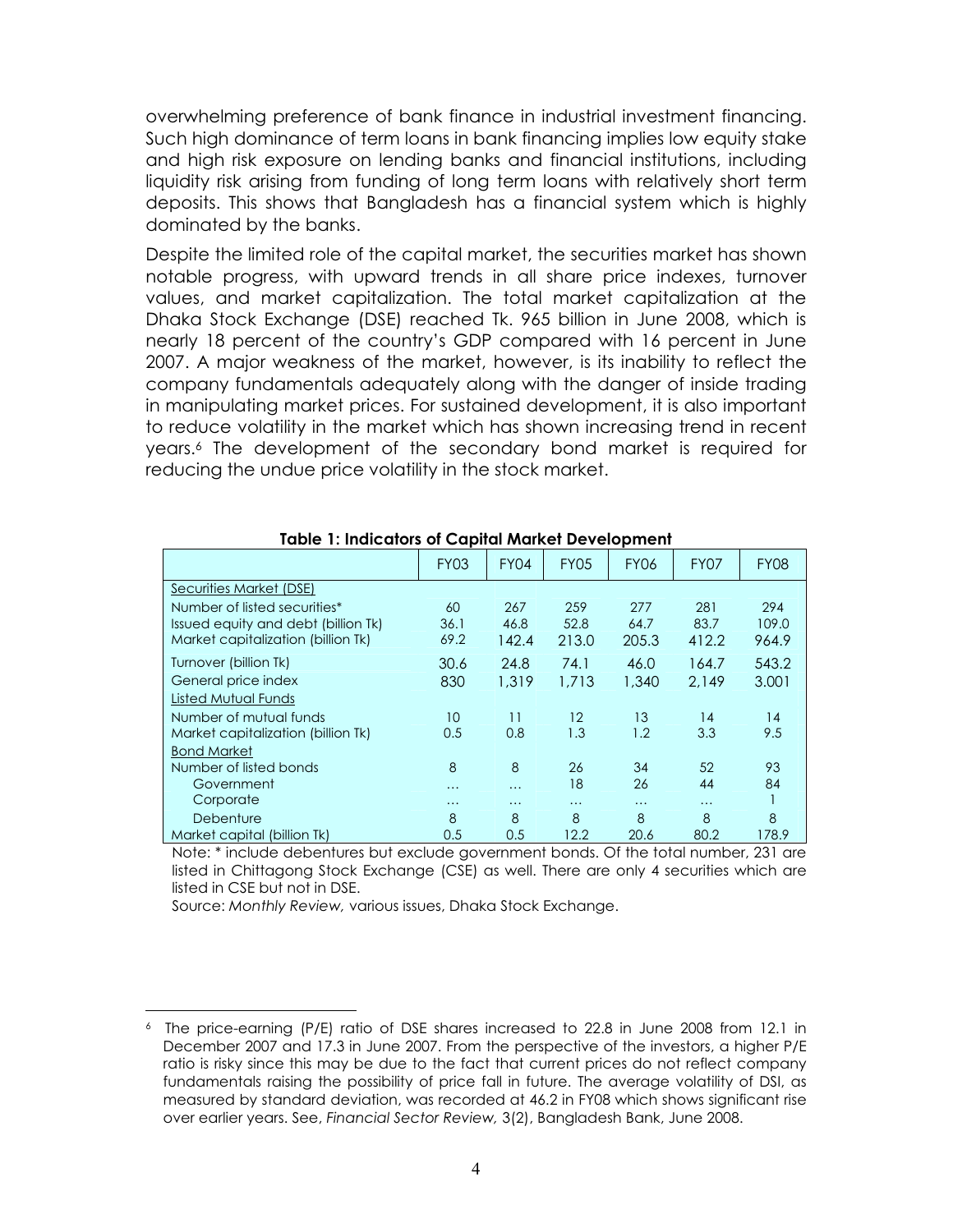Although mutual fund instruments provide a relatively safe and profitable investment in the capital market allowing the investors to derive the benefit of lower transaction costs and hold more diversified portfolios, the number of mutual funds is small having low issued capital. There were only 17 mutual funds (of which 14 are listed in DSE and the other three are open ended) in FY08 having a share of less than one percent of total market capitalization.7 The market price of all mutual funds persistently increased in recent years along with high price-earning ratios reflecting growing demand and widening mismatch between demand and supply. One of the factors that explain the good performance of mutual funds is the provision for reserve of

10 percent quota of each IPO for mutual funds. Despite bright prospects of mobilizing savings and providing investment opportunities to small savers and the ability to meet different risk profiles through providing a wide range of products, one major factor as to why the mutual funds have not emerged as a preferred saving mode is the lack of availability of quality shares and the underdeveloped state of the capital market.



Like in any other country, a well-developed tradable bond market is critical to ensuring stability and efficiency of the financial market in Bangladesh. An efficient bond market is important for managing public debt and bank liquidity and for efficient conduct of the monetary policy. So far the bond market has played a limited role in the economy. The country's financial sector is dominated by the commercial banks. Most of the country's available saving is held by the banks in the form of deposits and channeled through lending to the investors. The dominance of banks, with high bad loan portfolios and non-transferability of most of their debt/savings instruments, acts as a prime hindrance to the development of a well-performing bond market. The absence of such a market makes the financial market less competitive as it fails to generate market interest rates that reflect the opportunity cost of funds at different maturities and results in excessive reliance on the banking system.

In recent years, around 70 percent of the domestic savings are held in the form of bank deposits, while only 30 percent are investments in the debt market which is entirely dominated by government instruments.8 There hardly

<sup>7</sup> Two more mutual funds (ICB AMCL 2nd NRB and Grameen One Scheme Two) were listed in DSE in August/September 2008.

<sup>8</sup> Among these, NSD certificates occupy more than three-fifths of the total invested capital and the remaining portion is shared by treasury bills and BGTB. See, *Financial Sector Review*, 2(2), Bangladesh Bank, June 2007.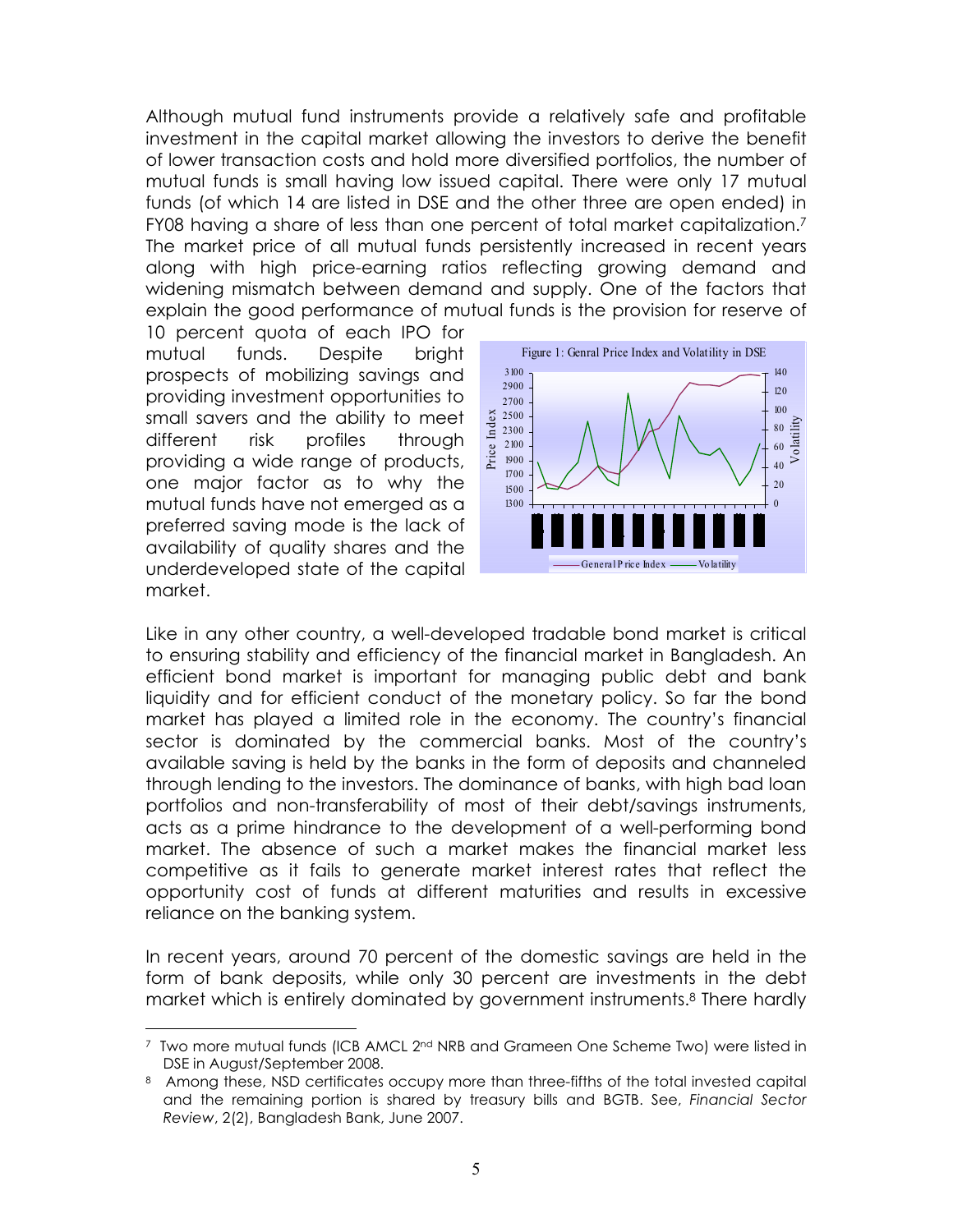exists a corporate bond market in the country; it has a debenture market with only a small number of well-known issuers.<sup>9</sup> Till FY08, only one corporate bond has been floated.10

The debt market in the country is primary auction-based; and all activities related to issuance of government debt are done through primary auctions conducted by the Bangladesh Bank (BB). The primary issue of government bonds, however, does not indicate the existence of a deep and liquid market in the absence of active secondary trading.<sup>11</sup> In principle, the primary dealers (PDs) can play an important role to activate the secondary market of treasury bills and government securities through enhancing its liquidity and depth by facilitating price discovery and turnover, encouraging voluntary holding, and developing underwriting and market making capabilities.<sup>12</sup> Moreover, with the domination of only short and long term government securities and a nascent corporate bond market having only a shallow debenture market, the bond market does not have the varied corporate debt instruments.

Although the NBFIs have an important role in meeting diverse financial needs of different sectors and in deepening the country's financial system, the major business of most NBFIs in Bangladesh is leasing though recently some are diversifying to other activities, such as term lending, housing finance, merchant banking, equity financing, and venture capital financing. Although the activities of NBFIs have witnessed an impressive growth in recent years with an outstanding total business investment of Tk. 94.7 billion at the end of June 2008, these are in a somewhat disadvantageous position in terms of collecting funds compared with the banks. As per regulations, NBFIs are not allowed to collect short term deposits (less than one year) from individuals. The major sources of fund of NBFIs are loans from the banks and deposits from institutions and individuals usually collected at higher deposit rates compared with the banks.<sup>13</sup>

<sup>9</sup> A total of 17 debentures were issued since 1987 through public offering out of which eight are outstanding at present. However, the liquidity of these debentures at the stock exchange is insignificant and trading is negligible due mainly to their inferior quality.

<sup>&</sup>lt;sup>10</sup> Since 2001, different NBFIs issued privately placed bonds and asset-backed securities creating high demand from financial institutions especially due to the provision that a withholding tax of 10 percent was taken as the final settlement toward the tax liability of the investor. However, this incentive was discontinued in FY06.<br><sup>11</sup> In the DSE, 18 BGTBs were listed in 2005 while another 16 BGTBs got listed in 2006 with a

total worth of Tk. 4.5 billion. However, only one 10 year BGTB was transacted on the secondary market since the inception of debt securities in DSE in 2005. Unattractive yields to the investors, provision of taxing interest earnings on treasury bonds, relatively large denomination (Tk. 100,000) for the retail investors, are some of the factors behind dormant trading of existing government securities in the secondary market.<br><sup>12</sup> The BB has issued PD license to nine financial institutions, but these are yet to fully start their

activity as PD.

<sup>&</sup>lt;sup>13</sup> These two sources account for nearly three-fourths of the total funds of NBFIs. A recent study shows that the cost of funds of NBFIs varies between 10.5 percent and 12.3 percent whereas similar cost is between 6.4 percent and 8.4 percent for the private commercial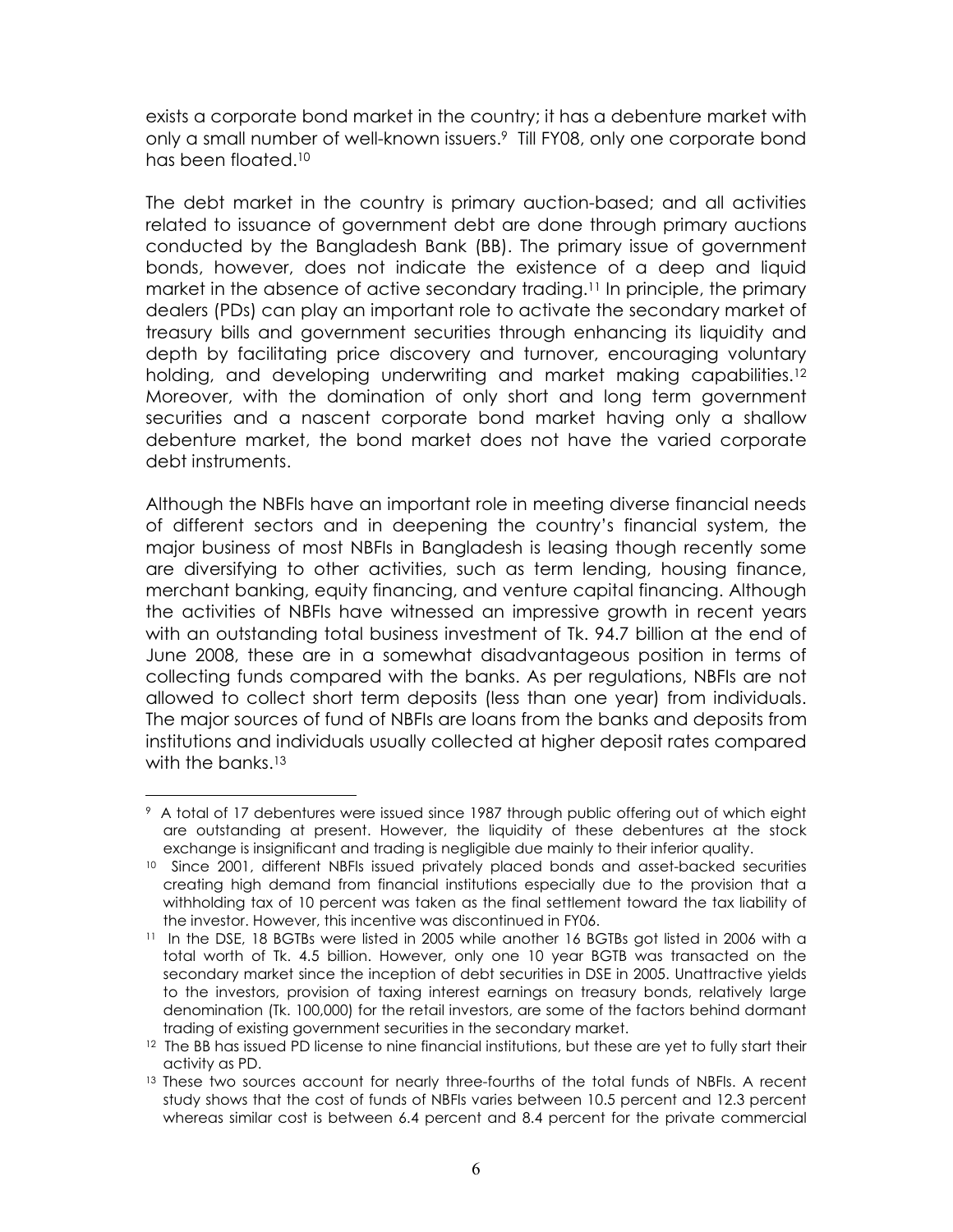Although Bangladesh's capital market has been experiencing noticeable growth, yet the country's GDP to market capitalization ratio is significantly lower than for comparable countries and the economy's key sectors remain inadequately covered in terms of market participation. Over the years, the market has become stronger no doubt, but it is still characterized by several structural weaknesses and risk factors that constrain its healthy development:

- With strong growth in demand for securities, prices of most securities are also growing making these riskier than their expected return potentials.
- Physical facilities, infrastructure, and market monitoring capacity (including supervision of compliance provisions) are overstretched to support the fast growth of the sector and new investors, entering the market without basic knowledge on the market, run the risk of making wrong investment decisions.
- Inadequate supply of professional analysts to bring out efficient investment insights.
- Slow growth of institutional investment (e.g. mutual and pension funds, professional portfolio manager fund) creating disproportionate dominance of retail investors in the market fueling undue instability.
- Inadequate flow of mutual fund, securities with good fundamentals, and corporate (and government) bonds creating constraints in bringing depth, liquidity, and strength in the market and leading to overpricing of few securities and higher risks for the investors.
- Shaky confidence of investors on private sector debt securities due to weak regulatory regime. In the past, a number of publicly traded debentures issued by corporate houses failed to service interest coupon and principal payment obligations in time.

## **4. Capital Market Development: Current Initiatives**

Considering the prime importance of the capital market in ensuring the stability and efficiency of the country's financial system, measures have been taken in recent years to develop and strengthen the capital market. For activating the country's secondary bond market through revamping the trading of government approved securities in the stock exchanges, BB has created an alternative platform exclusively for the PDs to promote transaction of government bonds. The Securities and Exchange Commission (SEC) provides guidance and encourages selected brokerage firms to participate in activating trade in government bonds. The BB has issued guidelines regarding revaluation of treasury bills and bonds on the basis of marking to market in order to encourage transaction of government

banks. See, Ahmed, N. and M.I. Chowdhury, *Non Bank Financial Institutions in Bangladesh: An Analytical Review,* Working Paper No. 0709, Policy Analysis Unit, Bangladesh Bank, 2007.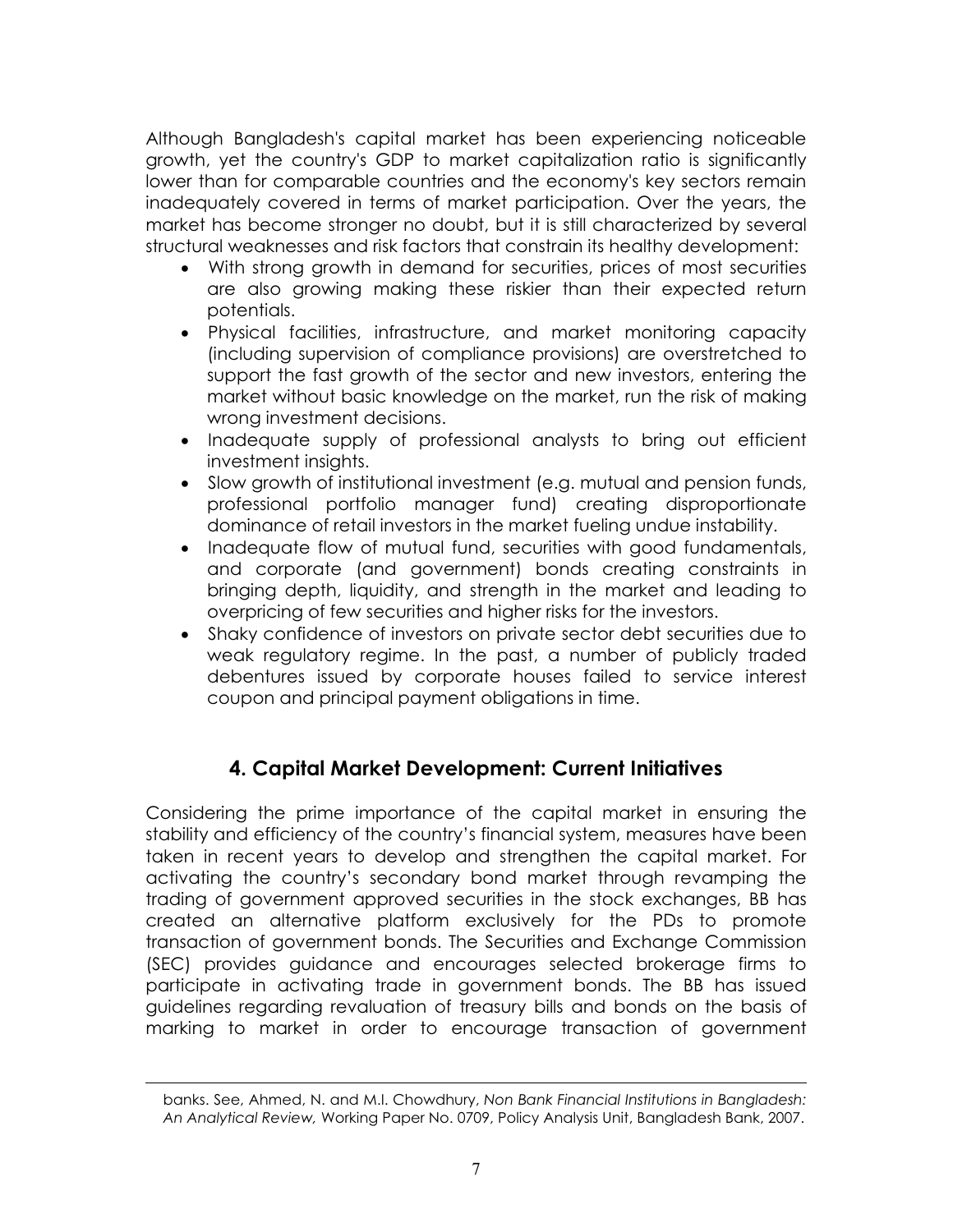securities after issuance and establish a more effective secondary market.<sup>14</sup> For ensuring more competitive secondary trading of government securities, liquidity facility is provided to PDs against government treasury bills and bonds devolved to them for specified periods (maximum one month) which can be extended for well-performing PDs on the basis of auctions and secondary turnover.

Under the financial sector reform program, several measures aiming to strengthen the term lending practices have been taken including mandatory obligation for all banks to get rated by credit rating agency, replacement of 'general provision (one percent of unclassified loans)' by 'general provision maintained against unclassified loans' in determining capital adequacy for supplementary capital, cognizance of all relevant issues to ensure proper monitoring over credit exposure, and allocation of a minimum of 10 percent of total fund for small and medium enterprises (SMEs) provided by BB to women entrepreneurs.

The BB has taken several measures to broaden the fund base for industrial term lending especially targeted to the SMEs, such as one 100 percent refinance scheme of Tk. 0.5 billion for agro-based industries in rural areas; another refinancing scheme named small enterprise fund (SEF) of Tk. 2.0 billion for banks and financial institutions for financing the development of small enterprises and Tk. 1.6 billion provided by the government for refinancing the development of small enterprises under the enterprises growth and bank modernization program (EGBMP), USD 30 million from Asian Development Bank (ADB) for developing the SME sector; and USD 105.2 million for financing government approved private sector infrastructure projects under investment, promotion, and financing facility (IPFF). The equity and entrepreneurship fund (EEF) with an amount of Tk. 1 billion is also being administered by BB to encourage investments with equity participation in prospective agro-based, food processing, and IT sector projects.

The DSE has also taken up a comprehensive program aiming to develop the capital market. Some measures cover the following:

- Expansion of infrastructure including training academy for turning out market professionals, up-gradation of trading system, and creation of clearing company in addition to the central depository.
- Operationalization of book building process for IPO creating attractive IPO options for big and healthy companies; introduction of index based and stock based futures to ensure greater flexibility, stability, and hedging capability enabling greater diversification of capital market

<sup>14</sup> The banking companies are now required to classify government treasury bills and bonds held by them into held to maturity (HTM) and held for trading (HFT) and adjust their shares of investment in HTM and HFT such that the share of investment in HTM reduces to no more than 25 percent of SLR by January 2011. In general, the banks are now required to hold HTM securities until maturity and are not allowed to reschedule HTM securities into HFT securities.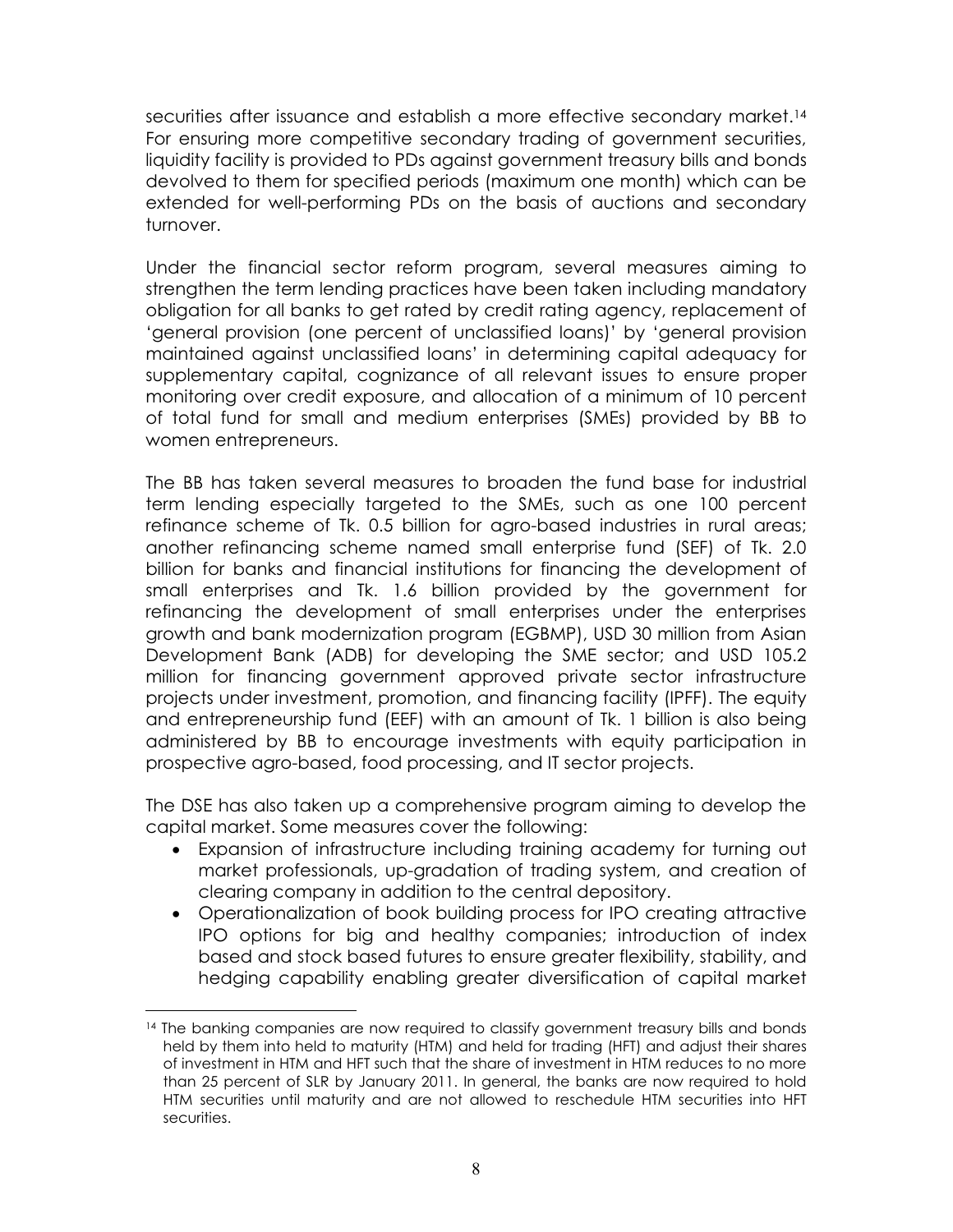instruments; and bringing in a credible market structure with required transparency in financial disclosure and corporate governance.

The country's capital market outlook can be improved significantly through creating an enabling environment for quality IPOs. One of the major constraints standing in the way to rapidly increasing the number of new listings is the inefficient pricing mechanism in the presence of poor corporate governance and high cost of listing.

## **5. Agenda for Action**

A fair degree of consensus now exists recognizing the need to develop the capital market especially for financing the country's long term capital investments. For developing the capital market, several weaknesses need priority action which include weak regulatory framework; constraints on the supply side including lack of benchmark bonds and benchmark yield curve, limited interest of financial intermediaries and businesses in launching new debt products; demand side constraints including limited investor base, intermediaries with limited expertise in dealing with debt products, low confidence in corporate borrowers; and market distortions like the ones caused by above market returns offered by the national savings scheme (NSS).

It would be important to address the above and related weaknesses so that the capital market can fulfill the long term borrowing needs of both the public and private sectors. This will make the financial system more competitive through generating market interest rates that would reflect opportunity cost of funds at each maturity and reduce the excess dependence of enterprises on the banking system. For developing an efficient and broader base of the capital market, a robust market of fixed income securities is an essential prerequisite. Despite the marketing of fixed income securities first in 1987 with flotation of debenture by two companies, the market is still shallow playing a marginal role in the development of capital market.15

In order to develop the primary market, several actions are needed such as streamlining the IPO approval process and pricing methods and enhancing the capacity of the merchant banks; bringing the legal framework for corporate mergers and acquisition in line with international best practices; relaxing margin lending and borrowing and lending of securities; and introducing products to increase market participation. While the primary market for government securities has improved, the development of the

<sup>&</sup>lt;sup>15</sup> Trading of government treasury bonds started in December 2005 at the DSE. Till end June 2008, eight debentures (no new debenture was issued after 1999), 84 treasury bonds, and one corporate bond (floated in 2007 named IBBL Mudaraba Perpetual Bond) were traded in the country's capital market.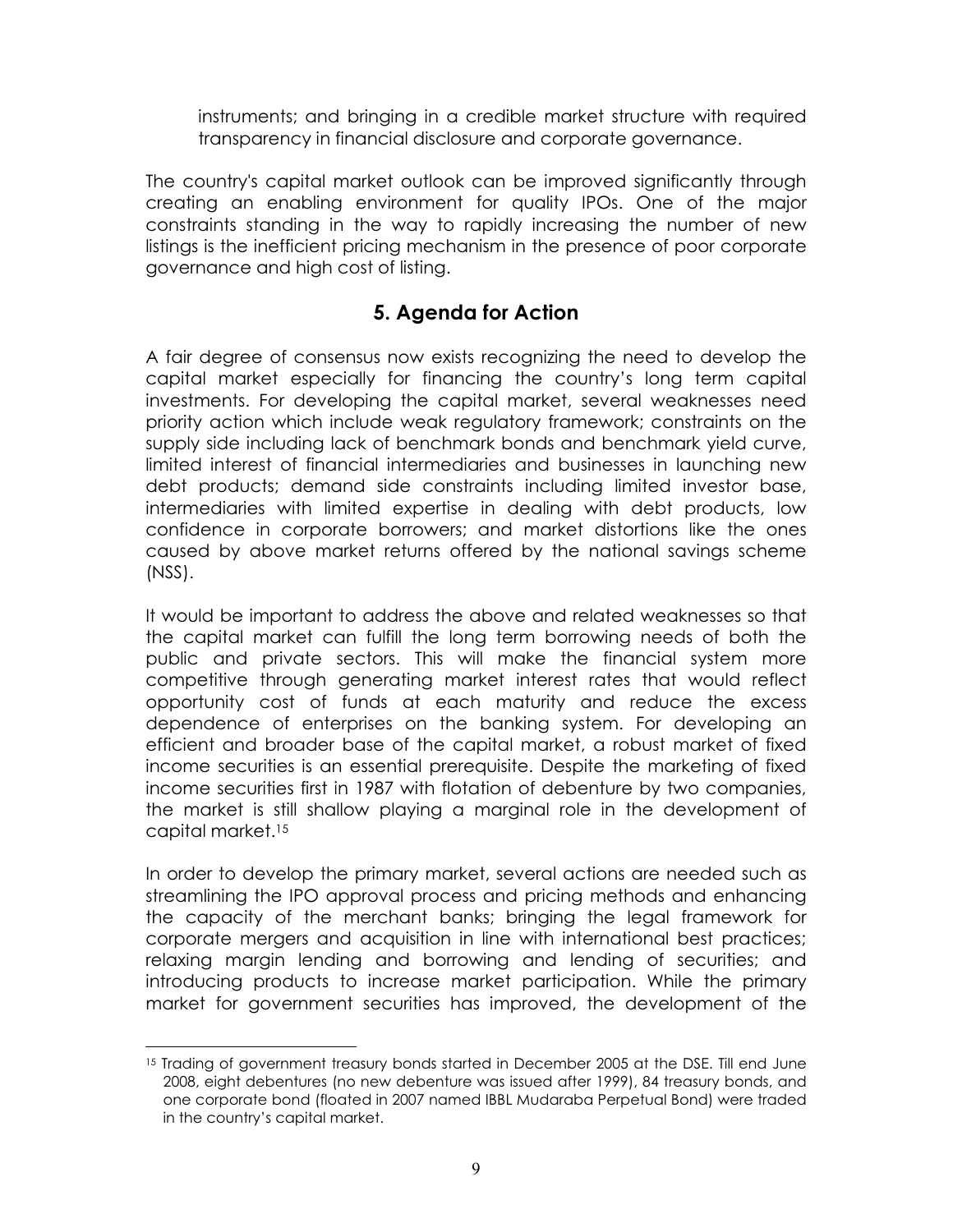secondary market is critical to creating a broader bond market in the country. In addition, it is important to improve market supervision and capacity of all major market players; increase the supply of securities, products, and services; ensure transparency in trading and improve quality of information provided by listed companies; and expedite technology adoption in support of market infrastructure. Similarly, strengthening the capacity of the regulators (including SEC to perform both operating and development mandates) and market participants is important in implementing comprehensive capital market reforms.

In addition to strengthening the government bond market, several policy and institutional measures are necessary to expand the base and streamline the functioning of the country's capital market.

#### **Contractual savings**

For financing long term investments through the capital market, it is necessary to initiate major reform in the area of contractual savings institutions (CSIs), along with the possibility of allowing the entry of private companies and institutions. In this context, the development of private pension funds should be supported through strengthening of infrastructure and bringing greater transparency in the non-government debt market.

The CSIs can collect household savings that could potentially be channeled into the long term debt market. In most countries, CSIs have typically driven the development of the long term private bond market, since it has a big demand for long term assets with fixed returns. In order to stimulate such development in Bangladesh, it would be necessary to allow the CSIs to invest in a broad range of private debt securities. For this, an important prerequisite would be to effectively regulate the private placement market. A well functioning 'clearing house' is another prerequisite for minimizing risks for which ensuring innovation and increasing the depth and liquidity in the secondary market are also necessary. It may be prudent to permit these institutions to invest in corporate debt based on prudential criteria such that they are able to invest their portfolios in securities having specified credit ratings. These measures would increase the ability of the CSIs to purchase private debt securities in the primary and secondary markets.

#### **Benchmark rates**

A well functioning money market is critical to developing the corporate debt market. By providing an anchor at the short end of the yield curve, it serves as a benchmark for pricing other debt securities with differing liquidity, maturity, and credit rating. In the absence of reliable benchmark rates, it is difficult to price long term corporate debt and floating rate debt. At present, there is no clearly defined inter-bank term money structure in the country beyond the overnight rates. Moreover, rationalizing of rates across different assets is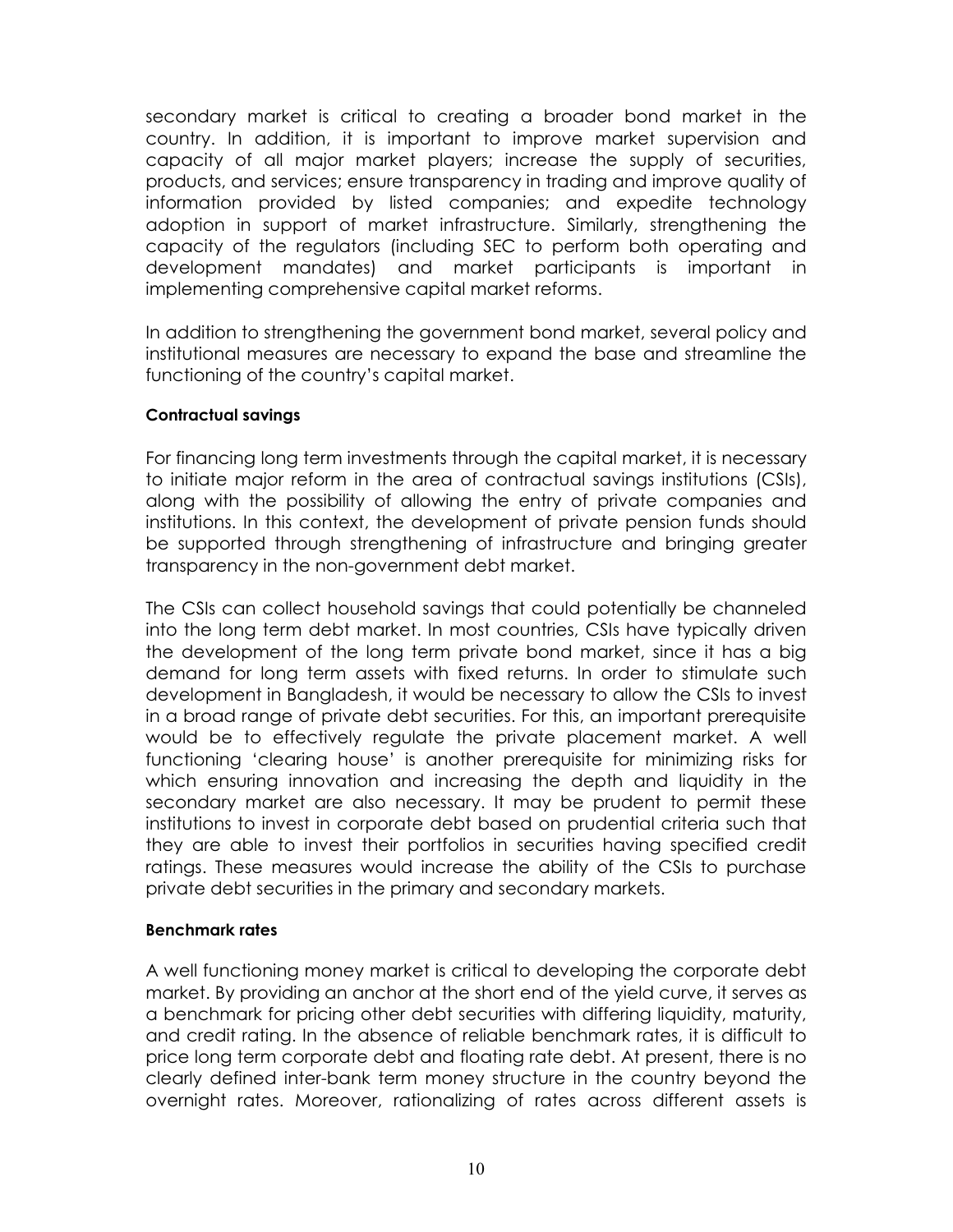necessary as the yield of treasury bills and bonds at different maturities having the same level of risk are low compared with yields of other instruments especially savings certificates.

#### **Clearing and settlement infrastructure**

For ensuring sustained growth of the debt market, smooth and secure delivery of securities and settlement of trades are essential. An efficient clearing and settlement system would promote liquidity, transparency, and trading efficiency in the secondary market. For this, credible and secure electronic clearing and settlement arrangements need to be implemented for corporate debt securities. While the introduction of electronic transactions in Dhaka and Chittagong stock exchanges has improved trading in these markets, more efficient and simultaneous transfer of fund and securities (e.g through introducing effective DvP system for government securities) would contribute to ensuring liquidity in the market.

#### **Hedging mechanism**

The development of organized future markets promotes liquidity and efficient pricing in the secondary market. The investors are more likely to hold trading portfolios if hedging against interest rate risk is available. In this context, derivative instruments, which have emerged as an important feature of modern financial markets, can play a vital role in managing the risk of underlying securities such as bonds, equity, equity indexes, currency, short term interest rate asset, or liability positions.16 When hedge vehicles are used as primary instruments, they become risky business and the availability of derivatives can mitigate the risk. If used properly, derivatives are not likely to be more risky than the underlying assets from which these are derived. When used as hedge vehicles, derivatives can enhance returns and reduce risks.

#### **Short selling**

Short selling refers to the mechanism of borrowing a security for a limited period of time from the lender and undertaking to return it at some future time according to pre-set conditions. The borrower sells the borrowed security immediately, in effect committing to buy it back in future on the stock market in order to return it to the lender. The arrangement helps the investors, who consider that a particular security is being traded at a high price and anticipate that its price would fall, to operate in the market for this security

<sup>&</sup>lt;sup>16</sup> Derivative instruments have a fixed maturity period but uncertain cash flows. As an instrument, the existence and value of a derivative is contingent upon the existence of another instrument or security. The underlying asset could be commodities, equities (stocks), bonds, interest rates, currency, or indexes (such as stock market index or CPI index). Thus derivative means a forward, future, option or any other hybrid contract of predetermined fixed duration, linked for the purpose of contract fulfillment to the value of a specified real or financial asset or to an index of securities. There are three major classes of derivatives: forwards/futures, options, and swaps.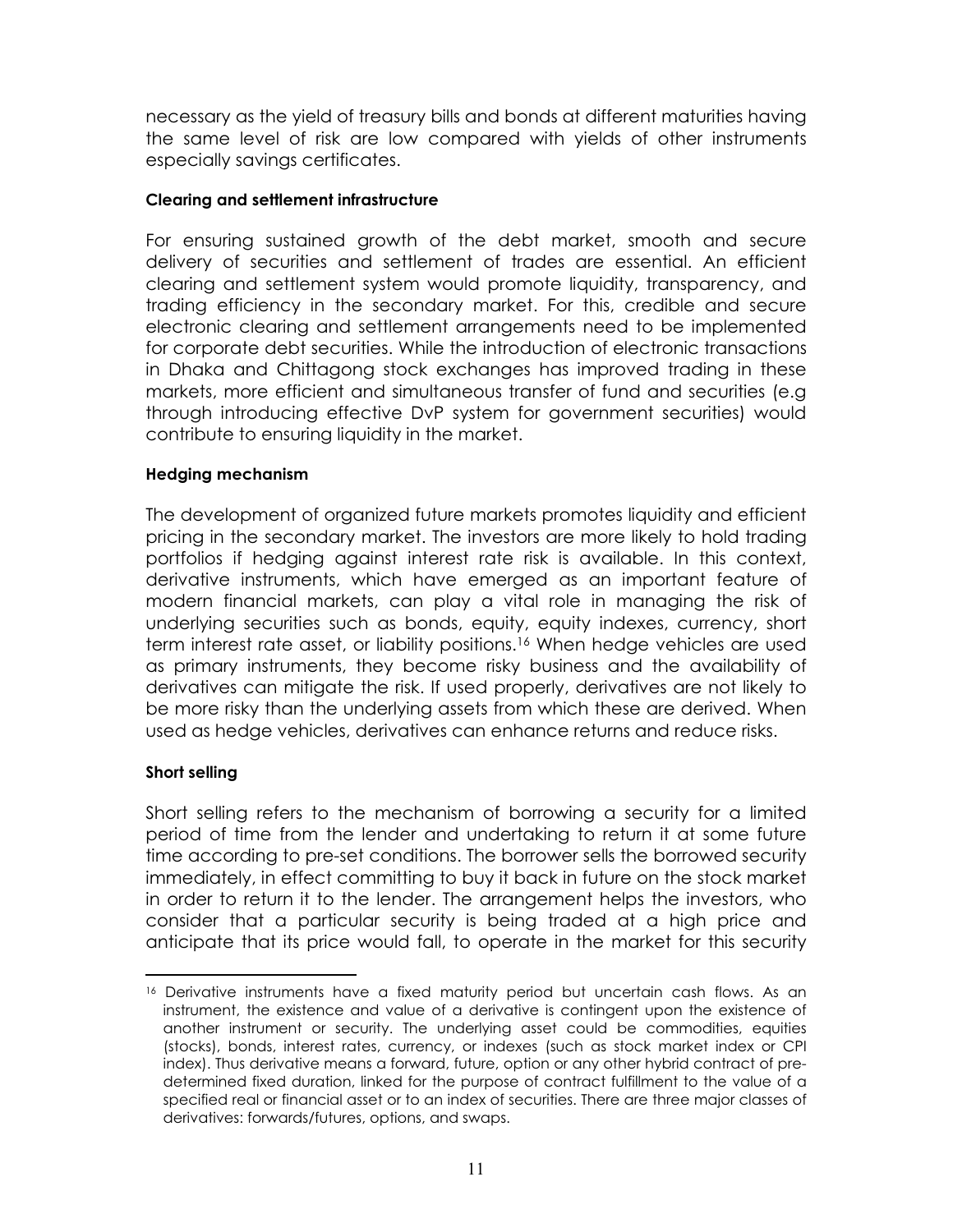without holding it. Short selling improves the stock and bond market by enabling the investors to act according to their expectations, increasing the probability of trading security at its economic value.

Although the development of short selling needs to overcome difficult implementation problems, especially from the point of view of accounting procedures and taxation, it increases the potential supply of securities in the market, extends the possibilities of hedging in different financial markets, and provides an important means of damping unusual price rises that are essential to improving the functioning of the capital market.

#### **Securitization**

For the investors, securitizing the debt provides an additional source of funds and reduces funding costs. For the financial intermediaries, it enables to overcome asset-liability mismatches. Securitization provides the borrowers with access to funds having elongated maturities while the lenders are able to convert assets into cash to meet repayment obligations. The potential scope for asset-based securitization in Bangladesh remains largely unexplored and appropriate changes in the legal and institutional framework are needed to promote the market. With provisions for adequate legal protection including foreclosure laws for mortgaged-backed securities in place, insurance companies, trusts, and mutual funds can become the major investors in asset-backed securities. Obviously, asset-based securitization can gain momentum only if there is a secondary market for debt in which such instruments can be freely traded. The development of securitization needs to start through developing mortgage backed securities (MBS) as the home ownership market is relatively underserved and the demand for fund is high.

#### **Box 1: Some measures for developing the capital market**

- Increase the number of PDs, permit and encourage banks and relevant institutions to set up and ensure efficient working of PD counters to broad base the holding of debt instruments at the retail level.
- Reform the NSS to reflect market realities and transform into an efficient retail program for small investors.
- Exempt inter-bank borrowing from CRR and SLR in order to encourage the emergence of a benchmark meaningful rate following the pattern of LIBOR.
- Use the Bank Rate more actively as a reference and signaling rate.
- x Facilitate money market development and enhance government cash and debt management capacity.
- **Encourage the banks to convert long term loans including such loans to small and** medium enterprises (SMEs) to long term (e.g. ten year) bond and raise fund from the bond market through securitized structured finance. This would ensure faster SME development, discourage loan rescheduling, and minimize default culture. Several Asian countries including Malaysia and South Korea have successfully used similar approaches.
- Target the development of a balanced mix of different bonds (e.g. convertible and perpetual) to meet capitalization needs and avoid dilution effects. The NBFIs may be encouraged to accumulate a part of their loanable funds through issuing bonds and recently corporatized state owned commercial banks (SCBs) may issue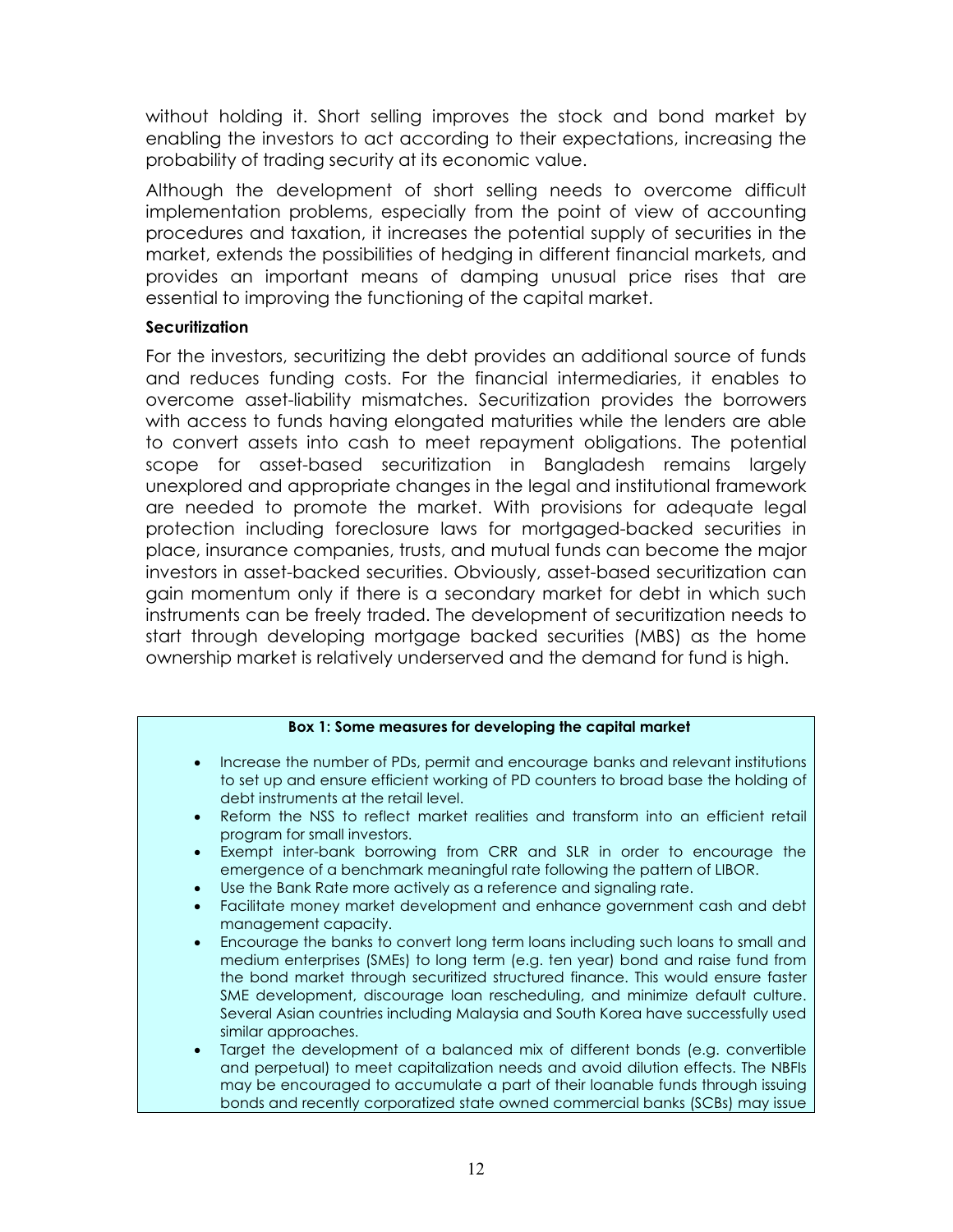convertible bonds to meet capital deficiency prior to their becoming eligible to enlist their issued common stocks to stock exchanges.

- x Explore the possibility of using properly structured debt instruments (especially targeted to nonresident Bangladeshis) to finance power and infrastructure projects and creating common investment funds for garments, textiles, ICT, and agro-processing sectors through specially structured bonds.
- Strengthen the capacity of credit rating agencies.
- x Give debt market intermediaries better access to institutional finance and permit foreign institutional investors to invest in dated government securities and T-bills in primary and secondary markets.
- Increase the volume of marketable government securities and strengthen the liquidity of the secondary market in government securities. For instance, the government may offer zero coupon bond (like the US Government E series Bond Issue) that offers discount bonds payable on redemption date 10-20 years from the date of issue. The offer may be with or without interest payable on redemption having discount for non interest bearing bonds listed for secondary market trading. This will enable the investors to buy/sell in the secondary market to adjust their liquidity and minimize risks.
- Ensure effective coordination (preferably install a single regulatory authority) between the debt market related activities of BB and SEC.
- x Streamline guidelines on issuing bonds and debentures, reduce issuing and transaction costs, and support the development of asset backed securitization.
- Broaden and diversify the investor base with a broad range of institutions and individual investors for ensuring strong and stable demand in the bond market with varying time horizon, risk preference, and trading motives. Accordingly, measures could be taken in several areas such as reform in the pension fund; strengthening of the insurance sector; more effective participation of state owned enterprises, local and foreign banks, and other institutions as institutional investors; vibrant debt derivative market to foster the development of risk management products (interest rate, credit, and foreign exchange); and use of OTC and stock exchange based market platform.
- Encourage nonresident Bangladeshis to open NITA account and participate in the capital market through easing procedural complexities and redressing other bottlenecks.
- Introduce comprehensive policy to bring the corporate companies to the capital market and depend on corporate culture of mobilizing finance.
- Consider the possibility of developing a single tax deducted at source (TDS) rate for all debt instruments.
- x Encourage DFIs and similar institutions to issue specific purpose bonds (such as infrastructure bonds) initially supported by incentives for individual investors, e.g. tax exemptions up to certain limits.
- Initiate actions for developing a municipal bond market.

## **6. Concluding Remarks**

With more emphasis and reliance on the private sector for stimulating investment and growth, and especially with the rapid increase in demand for infrastructure services and opening up of the infrastructure sector for private investment, a larger number of financial intermediaries and private sector participants would enter the financial market to raise long term funds in Bangladesh. Moreover, the demand for long term funds through bonds is likely to come from different types of private entrepreneurs, such as independent power producers (IPPs), telecom companies, and the like. It is important, therefore, to set up the required debt market infrastructure that